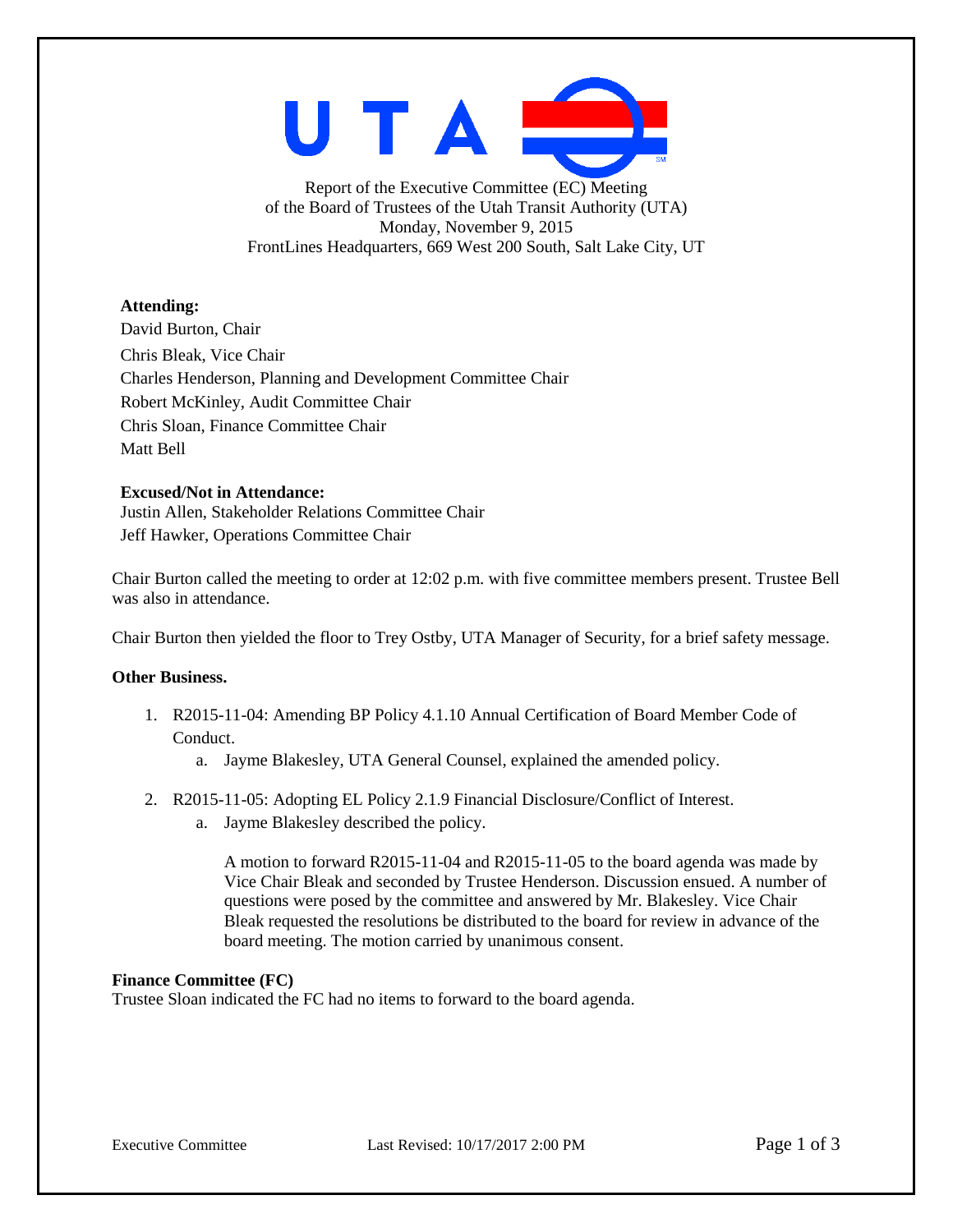## **Operations Committee (OC)**

Jerry Benson, UTA Interim President/CEO, indicated attendees at the November 4, 2015 OC meeting had discussed:

- 1. R2015-11-03: Inter-Local Agreement Regarding Ski Bus Service in Weber County.
	- a. Mr. Benson explained the resolution. A motion to forward the resolution to the board agenda was made by Trustee Bell and seconded by Trustee Sloan. The motion carried by unanimous consent.

## **Planning and Development Committee (PADC)**

Trustee Henderson indicated attendees at the PADC meeting on November 4, 2015 had discussed:

- 1. R2015-11-01: Mountain Accord Phase II Inter-Local Agreement.
	- a. Trustee Henderson summarized the resolution. A motion to forward the resolution to the board agenda was made by Trustee Henderson and seconded by Trustee Sloan. Discussion ensued. Chair Burton requested more detailed information on UTA's longterm commitment to the Mountain Accord be presented at the November board meeting. The motion carried by majority consent with one nay vote from Trustee McKinley.
- 2. R2015-11-02: South Jordan Disposition.
	- a. Trustee Henderson explained the resolution. A motion to forward the resolution to the board agenda was made by Trustee Henderson and seconded by Trustee Sloan. The motion carried by unanimous consent.

### **Stakeholder Relations Committee (SRC)**

No items from the SRC were forwarded to the board agenda.

#### **Audit Committee (AC)**

Trustee McKinley indicated the AC had no items to forward to the board agenda but added that an audit plan would be provided to the EC in the near future. Isaac Clarke, Chief of Internal Audit, informed the EC that the Office of the Legislative Auditor General has given notice that it will be following up this month on progress made on the recommendations outlined in its 2014 audit of the agency.

#### **Action Items.**

- 1. Approval of October 19, 2015 Meeting Report.
	- a. A motion to approve the October 19, 2015 meeting report was made by Vice Chair Bleak and seconded by Trustee Sloan. The motion carried by unanimous consent.

# **Board Coordination.**

No board coordination items were discussed.

## **Set Board Meeting Agenda.**

The board agenda was set as outlined in the EC meeting.

**Closed Session.** Chair Burton indicated there was a matter to be discussed in closed session relative to litigation. A motion to move into closed session was made by Vice Chair Bleak and seconded by Trustee Henderson. The motion carried by unanimous consent and the EC moved into closed session at 12:52 p.m.